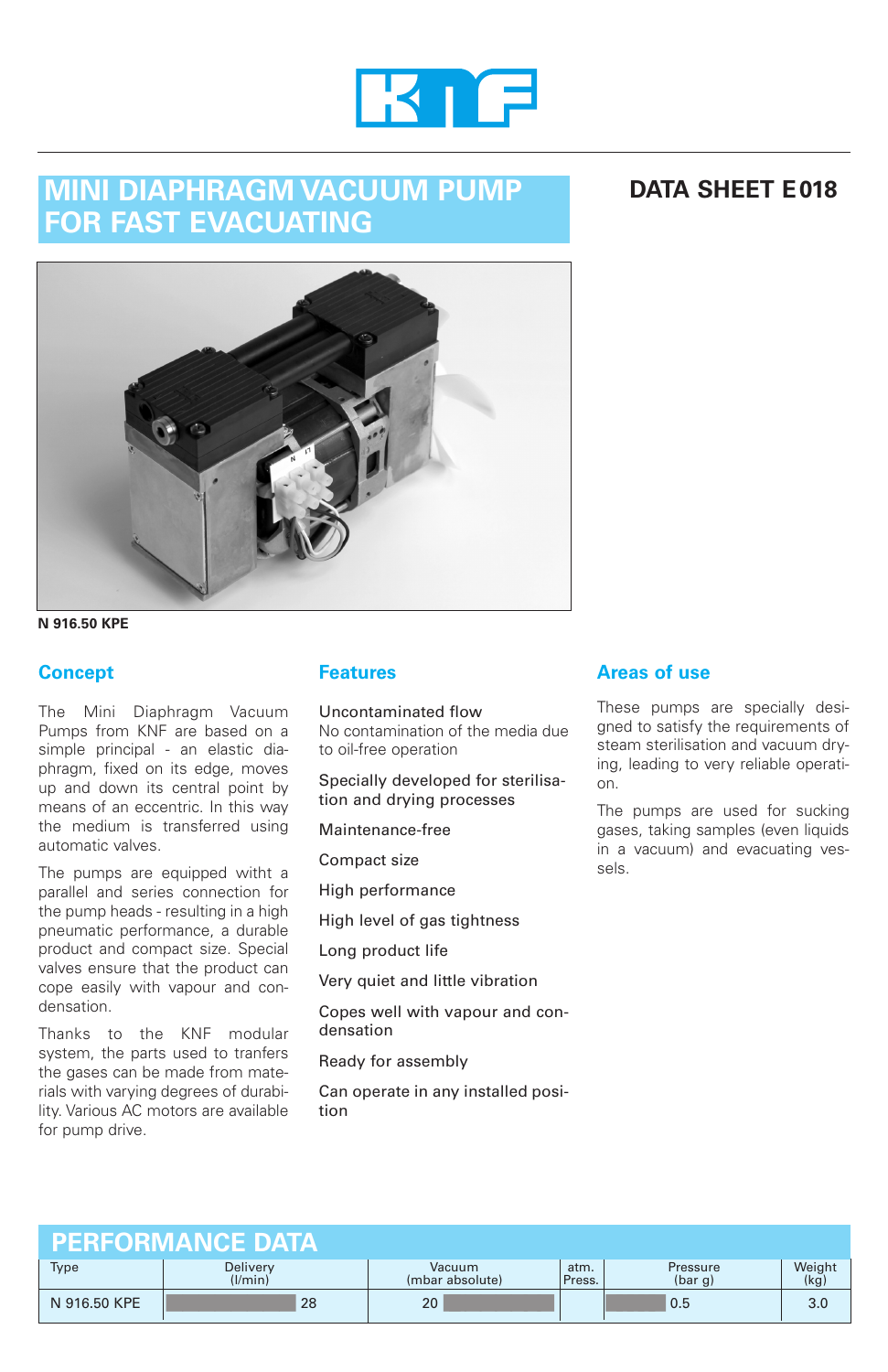## **N 916.50 KPE**

### PERFORMANCE DATA

| Type and Order No. 3) | Delivery<br>at atm. pressure | Max. operating<br>pressure                | Ultimate<br>vacuum |  |
|-----------------------|------------------------------|-------------------------------------------|--------------------|--|
|                       | $(I/min)^{1}$                | (bar $g^{(2)}$                            | (mbar abs.)        |  |
| N 916.50 KPE<br>28    |                              | 0.5                                       | 20                 |  |
|                       | .                            | $\sim$ $\sim$ $\sim$ $\sim$ $\sim$ $\sim$ |                    |  |

<sup>1)</sup> Liter im Normzustand <sup>2)</sup> im Dauerbetrieb

### MOTOR DATA

| Protection class            | IP 00  |  |
|-----------------------------|--------|--|
| Voltage/Frequencies (V/Hz)  | 230/50 |  |
| (W)<br>Power P <sub>1</sub> | 120    |  |
| Operating current           | 0.5    |  |
|                             |        |  |

Motors with other voltages, frequencies and protection classes on request..

### MODEL CODES AND MATERIALS

| <sup>1</sup> Typ und Bestell-Nr. <sup>3)</sup> | Pumpenkopf | <b>Membrane</b> | Ventilplatten/Dichtringen |
|------------------------------------------------|------------|-----------------|---------------------------|
| N 916.50 KPE                                   | <b>PPS</b> | EPDM            | EPDM                      |

3) See also "MODEL CODE FOR EASY ORDERING"

#### Dimensions<sup>5)</sup> (mm)



5) All dimensional tolerances conform to DIN ISO 2768-1, Tolerance Class V

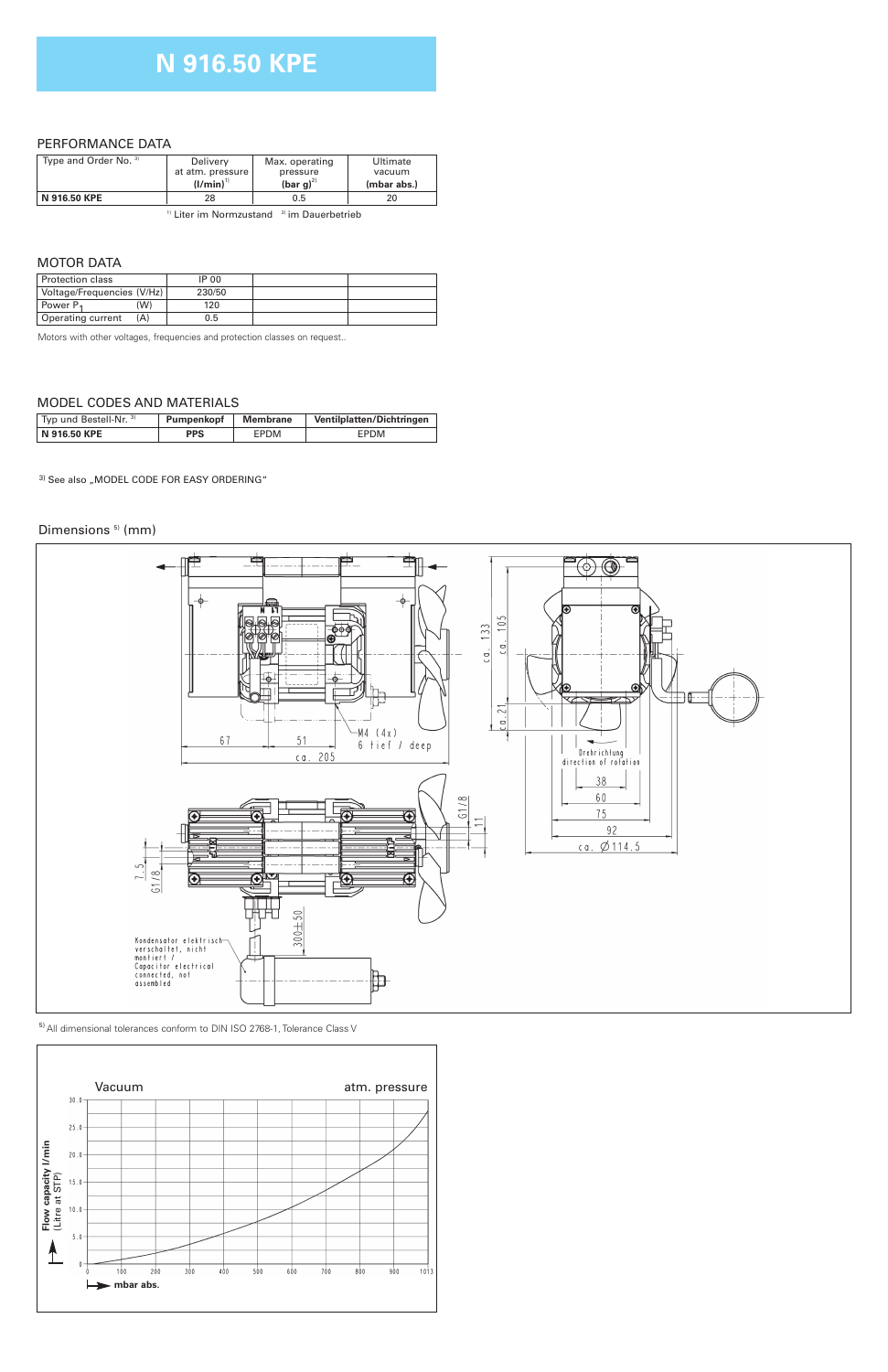# **TECHNICAL INFORMATIONS**



### MODEL CODE FOR EASY ORDERING

The model code is identical to the order number. It is made up as follows



In addition the motor data must be given in the purchase order (voltage, frequency, and protection class).

### **Accessories**

| Description    | Order No. | Details              |
|----------------|-----------|----------------------|
| Silencer       | 000345    | G <sub>1/8</sub>     |
| Hose connector | 000360    | PA, for tube ID 6 mm |
| Hose connector | 055956    | PP, for tube ID 6 mm |

In our extensive program you are sure to find the pump you need for your particular application.

KNF - the competent partner for vacuum and compressor technology. Especially for unusual problems. Call us and talk to our application engineers.